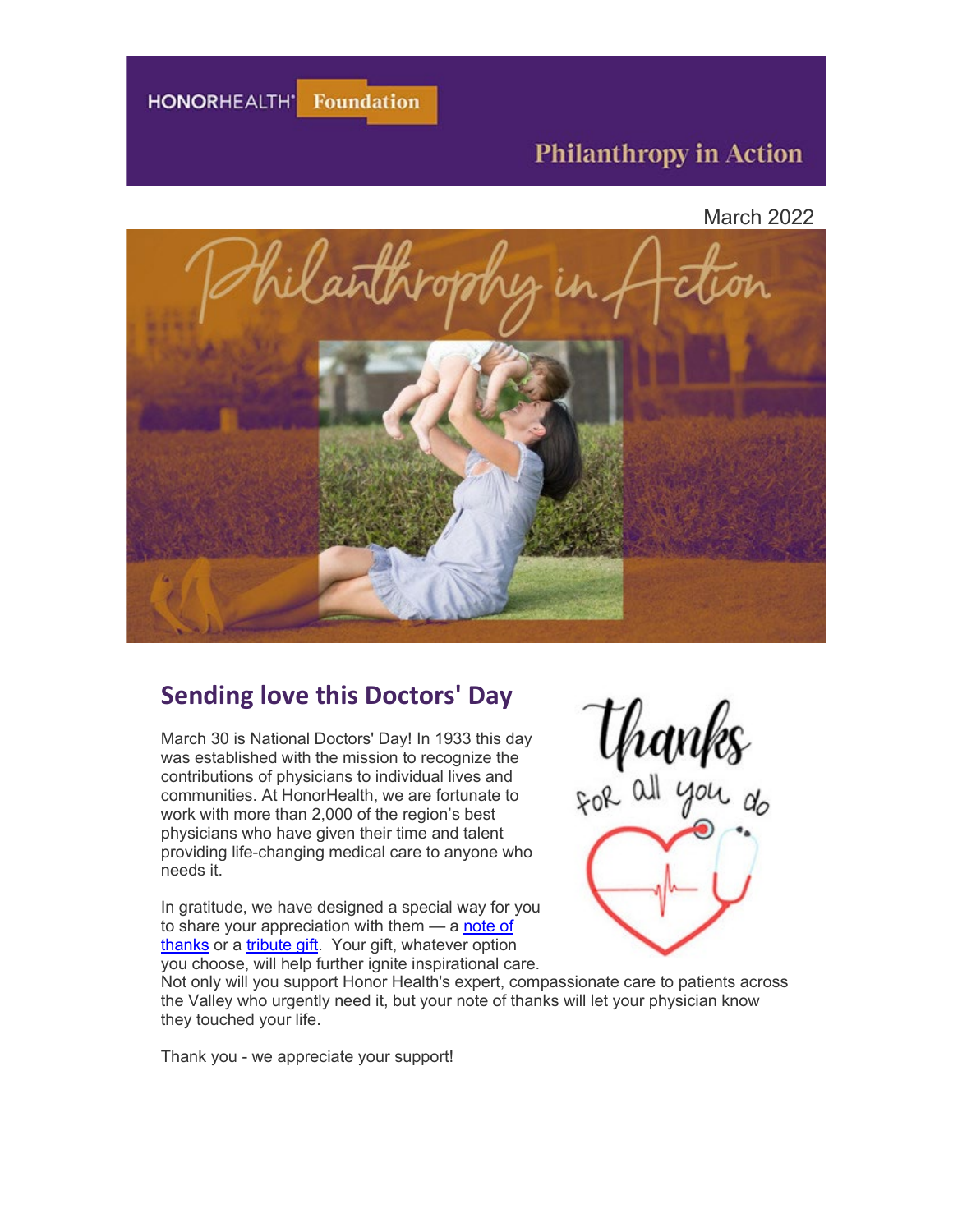## **[Tribute Gift](https://urldefense.com/v3/__https:/eml-pusa01.app.blackbaud.net/intv2/j/8AC8B814-DFFC-40E2-9828-48E69FA9AE76/r/8AC8B814-DFFC-40E2-9828-48E69FA9AE76_70770a8d-68f2-4356-9035-ae4449f8e2e3/l/B7B630AA-07FF-4DF0-A521-CF16FE4F9545/c__;!!AtGvImiT!nIBXfpxQ8-ZpePFJd0CsKB1JZgHNHI3SHycn3_txkcolBRx33m22eTBoRxZJouvstA$)**



#### **Your feedback is requested**

We want to hear from you. Your commitment to our mission means the world to us, so we want to ensure we are delivering content that matters. Please take this short communications [survey](https://urldefense.com/v3/__https:/eml-pusa01.app.blackbaud.net/intv2/j/8AC8B814-DFFC-40E2-9828-48E69FA9AE76/r/8AC8B814-DFFC-40E2-9828-48E69FA9AE76_70770a8d-68f2-4356-9035-ae4449f8e2e3/l/12EA7047-64F9-4ED9-9AD6-06E39A145D49/c__;!!AtGvImiT!nIBXfpxQ8-ZpePFJd0CsKB1JZgHNHI3SHycn3_txkcolBRx33m22eTBoRxZ1i6IxmA$) and let us know how we are doing!

Thank you for your time and feedback!





#### **Join us for fun in the sun**

Great Cause – Great Course – Great Time. The HonorHealth Pro-Am offers philanthropy combined with fun. Join us for a day of golf at Grayhawk played on courses that offer breathtaking landscape but also thrilling game challenges. Proceeds benefit our community's most vulnerable through HonorHealth's [Greatest Needs Fund](https://urldefense.com/v3/__https:/eml-pusa01.app.blackbaud.net/intv2/j/8AC8B814-DFFC-40E2-9828-48E69FA9AE76/r/8AC8B814-DFFC-40E2-9828-48E69FA9AE76_70770a8d-68f2-4356-9035-ae4449f8e2e3/l/5D4AA04C-3AFE-4B23-A124-DF45FB2FDA3A/c__;!!AtGvImiT!nIBXfpxQ8-ZpePFJd0CsKB1JZgHNHI3SHycn3_txkcolBRx33m22eTBoRxZx27VezQ$) and [Desert](https://urldefense.com/v3/__https:/eml-pusa01.app.blackbaud.net/intv2/j/8AC8B814-DFFC-40E2-9828-48E69FA9AE76/r/8AC8B814-DFFC-40E2-9828-48E69FA9AE76_70770a8d-68f2-4356-9035-ae4449f8e2e3/l/71CF9782-D226-4D0C-88B2-86448FFD43FB/c__;!!AtGvImiT!nIBXfpxQ8-ZpePFJd0CsKB1JZgHNHI3SHycn3_txkcolBRx33m22eTBoRxZ5JeGjeQ$)  [Mission Endowment.](https://urldefense.com/v3/__https:/eml-pusa01.app.blackbaud.net/intv2/j/8AC8B814-DFFC-40E2-9828-48E69FA9AE76/r/8AC8B814-DFFC-40E2-9828-48E69FA9AE76_70770a8d-68f2-4356-9035-ae4449f8e2e3/l/71CF9782-D226-4D0C-88B2-86448FFD43FB/c__;!!AtGvImiT!nIBXfpxQ8-ZpePFJd0CsKB1JZgHNHI3SHycn3_txkcolBRx33m22eTBoRxZ5JeGjeQ$)

**HonorHealth Pro-Am**

Friday, April 1, 2022 Grayhawk Golf Club 1:15 p.m. Shotgun start

[Register today](https://urldefense.com/v3/__https:/eml-pusa01.app.blackbaud.net/intv2/j/8AC8B814-DFFC-40E2-9828-48E69FA9AE76/r/8AC8B814-DFFC-40E2-9828-48E69FA9AE76_70770a8d-68f2-4356-9035-ae4449f8e2e3/l/14EA9738-2275-4DFA-85C7-103F84072379/c__;!!AtGvImiT!nIBXfpxQ8-ZpePFJd0CsKB1JZgHNHI3SHycn3_txkcolBRx33m22eTBoRxb15aeBuQ$) and enjoy a fun day of golf while supporting great causes!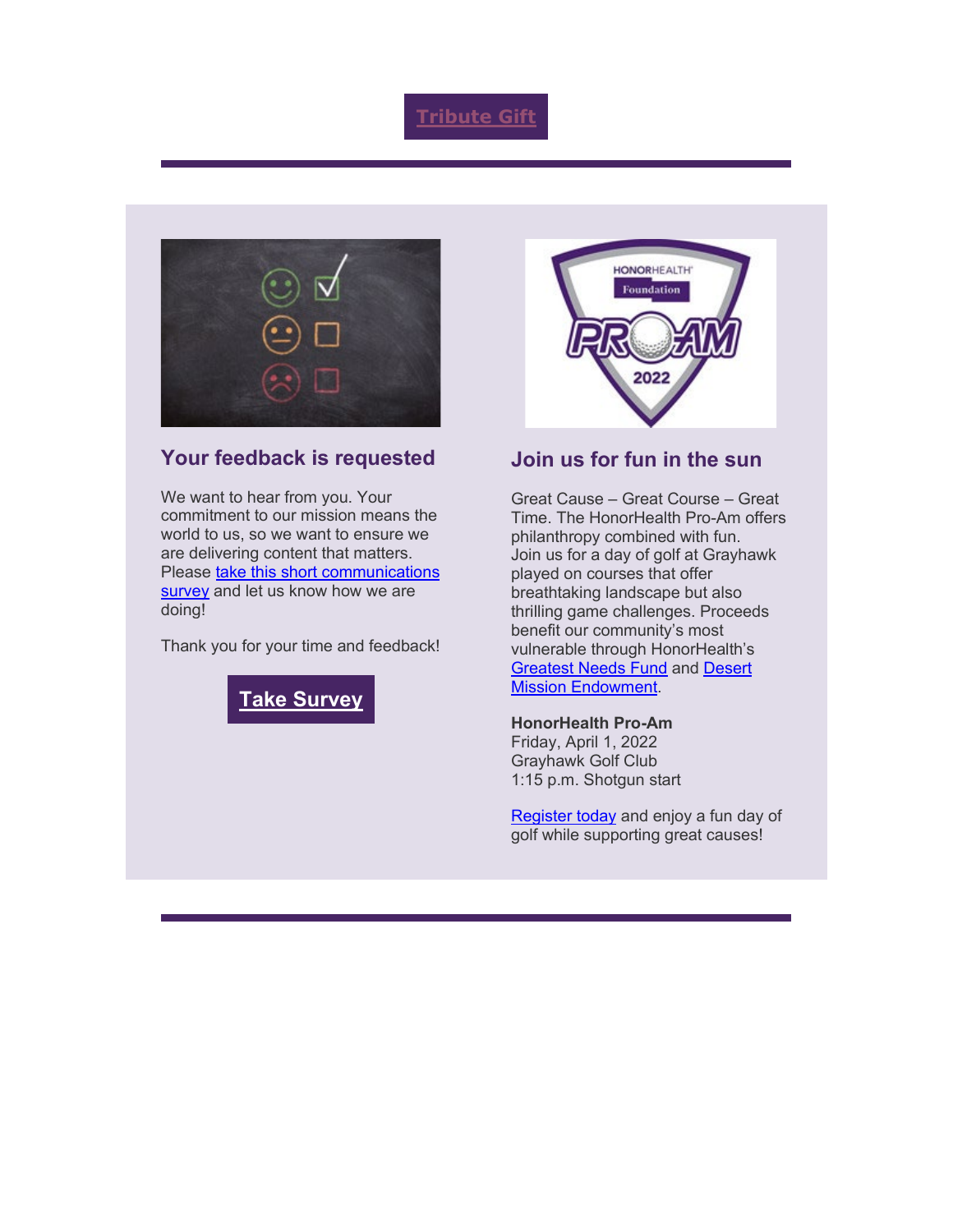### **Outpatient therapy rehabilitated at John C. Lincoln's Cowden Center**

When Judy Ward makes up her mind things happen. Quickly. As she will tell you, "it's the teacher in me." Fortunately, for patients requiring physical and occupational therapy at the HonorHealth John C. Lincoln Cowden Center in Phoenix — that means access to not only the best therapists but also the most advanced equipment.

Motivated by the great care she and her late husband, David, received at HonorHealth, Judy helped honor his legacy through philanthropy.

Judy's generosity, as an HonorHealth Foundation Trustee and donor, helped renovate and rehabilitate the Cowden Center through the acquisition of new equipment that transforms patient care



by helping to increase strength, balance, movement and the ability to perform daily tasks for those suffering from neurological, orthopedic or vestibular conditions. Equipment such as the MediTouch Balance Tutor, BerTec Vision Trainer and Balance Plate, and the Saebo Hand Treatment Kit. The latter being a comprehensive hand therapy program designed to improve upper limb recovery after stroke.

"Through Judy's philanthropy we have been able to better address patient's deficits and improve their confidence with returning to activities they love and enjoy," comments Taylor Boulos, PT, DPT and Board-Certified Clinical Specialist in Neurologic Physical Therapy. "Her generosity allows us to safely work on balance and visual impairments that we were previously unable to address, which in turn has improved our patient outcomes as well as their overall excitement to come into therapy." Her impact on the delivery of healthcare is felt by staff and patients who have all expressed extreme gratitude for her generosity.

Judy Ward and family photo (L to R): daughter Donna Erwin, granddaughter Elizabeth Tower and great-granddaughter Isabella Tower.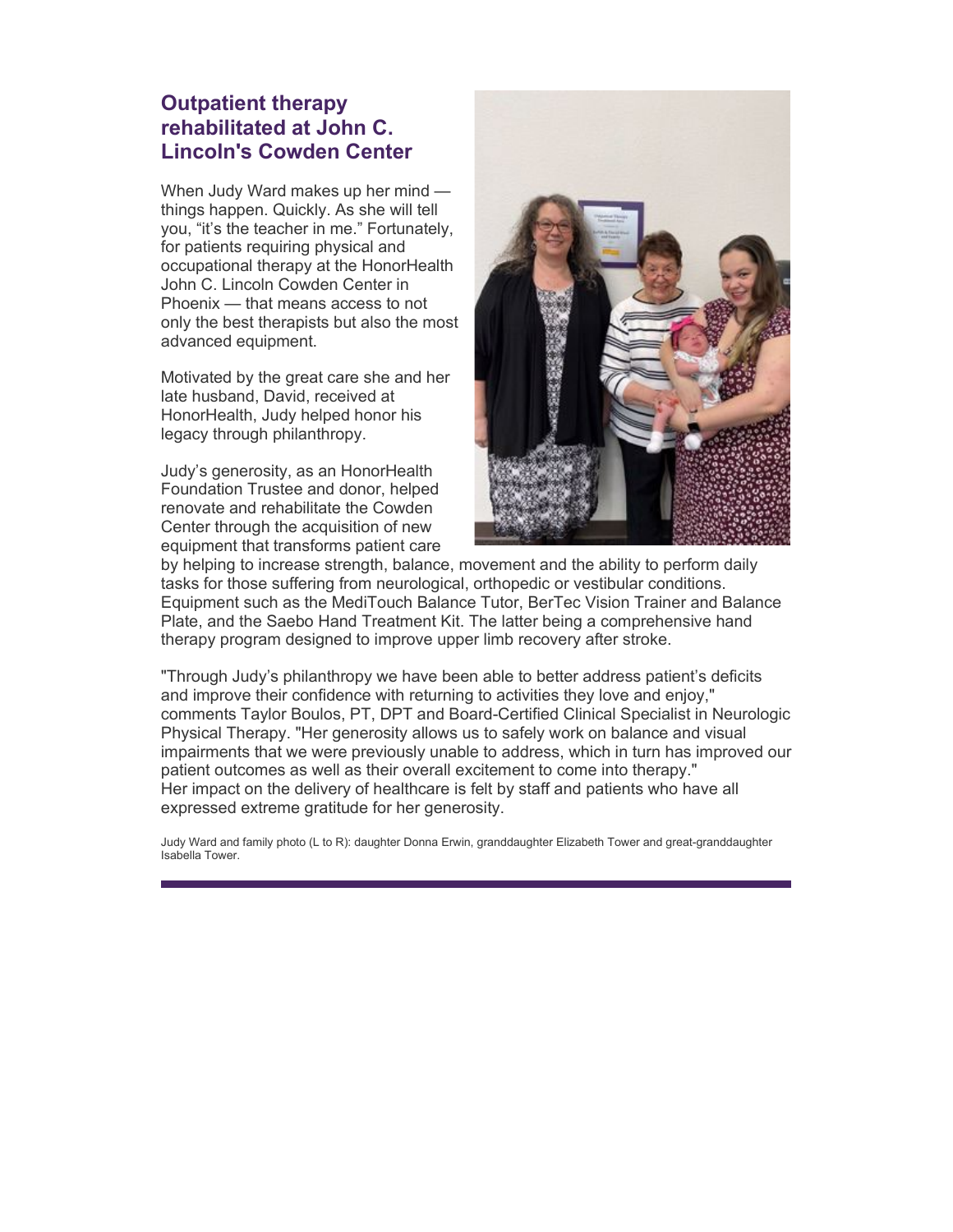## **K-9 Officer's wish list**

Mark your calendars for April 5-6, 2022, for the annual [Arizona Gives Day](https://urldefense.com/v3/__https:/eml-pusa01.app.blackbaud.net/intv2/j/8AC8B814-DFFC-40E2-9828-48E69FA9AE76/r/8AC8B814-DFFC-40E2-9828-48E69FA9AE76_70770a8d-68f2-4356-9035-ae4449f8e2e3/l/92E28DA9-D8D4-4D67-B2FA-10BCBCC09A7D/c__;!!AtGvImiT!nIBXfpxQ8-ZpePFJd0CsKB1JZgHNHI3SHycn3_txkcolBRx33m22eTBoRxaCVXA2FA$) campaign! This nationally recognized day of giving aims to raise awareness for Arizona nonprofits, including HonorHealth Foundation, and enable collective giving to all non profits.

This year, we are highlighting the HonorHealt[h K-9 Security Program,](https://urldefense.com/v3/__https:/eml-pusa01.app.blackbaud.net/intv2/j/8AC8B814-DFFC-40E2-9828-48E69FA9AE76/r/8AC8B814-DFFC-40E2-9828-48E69FA9AE76_70770a8d-68f2-4356-9035-ae4449f8e2e3/l/D6A4EDF4-82C9-4831-9988-2DFF902B391C/c__;!!AtGvImiT!nIBXfpxQ8-ZpePFJd0CsKB1JZgHNHI3SHycn3_txkcolBRx33m22eTBoRxZrqP24kQ$) which is wholly dependent on philanthropic support. Founded in 1999, our highly trained K-9 teams provide not only peace of mind and protection, but also big smiles as they interact daily with patients, family members and staff. Their presence is calming *and* healing for our patients.



Your gift on Arizona Gives Day ensures optimal training, nutrition, veterinary care, toys and equipment. Thank you for helping us ensure each extensively trained K-9 team is ready to respond whenever they're needed.

Our K-9 Officers are grateful and so are we. Support Arizona Gives Day and make a [donation on April 5.](https://urldefense.com/v3/__https:/eml-pusa01.app.blackbaud.net/intv2/j/8AC8B814-DFFC-40E2-9828-48E69FA9AE76/r/8AC8B814-DFFC-40E2-9828-48E69FA9AE76_70770a8d-68f2-4356-9035-ae4449f8e2e3/l/EB2F4D98-4537-48C3-BFC6-B19810B4E9AD/c__;!!AtGvImiT!nIBXfpxQ8-ZpePFJd0CsKB1JZgHNHI3SHycn3_txkcolBRx33m22eTBoRxZ2cuzzfw$)

### **What if your gift...**

Helped cure cancer or drove new discoveries to save the ones you love? Philanthropy powers our ability to provide exceptional care and innovative advances. And, it can be done through the gift of real estate.

The philanthropic capacity to make the



amazing impact you've dreamed of may exist within your real estate holdings. Inherited family property that's too time-consuming to manage, or a vacation home you don't use as often as you once did, can become the vehicle to transform healthcare, and lives, for generations to come.

The benefits of a real estate gift to HonorHealth Foundation are just as valuable to you:

- Dispose of an unneeded home, farm, ranch or other land
- Minimize capital gains tax
- Realize an immediate charitable deduction
- Combine a charitable gift and life-long income through a Life Estate strategy

For additional information, visit our online [Planned Giving](https://urldefense.com/v3/__https:/eml-pusa01.app.blackbaud.net/intv2/j/8AC8B814-DFFC-40E2-9828-48E69FA9AE76/r/8AC8B814-DFFC-40E2-9828-48E69FA9AE76_70770a8d-68f2-4356-9035-ae4449f8e2e3/l/8572D095-4876-4965-AA4E-F2B55BFE72CB/c__;!!AtGvImiT!nIBXfpxQ8-ZpePFJd0CsKB1JZgHNHI3SHycn3_txkcolBRx33m22eTBoRxaEzPl3Tw$) guide or email us [LegacyGiving@HonorHealth.com.](mailto:LegacyGiving@HonorHealth.com)